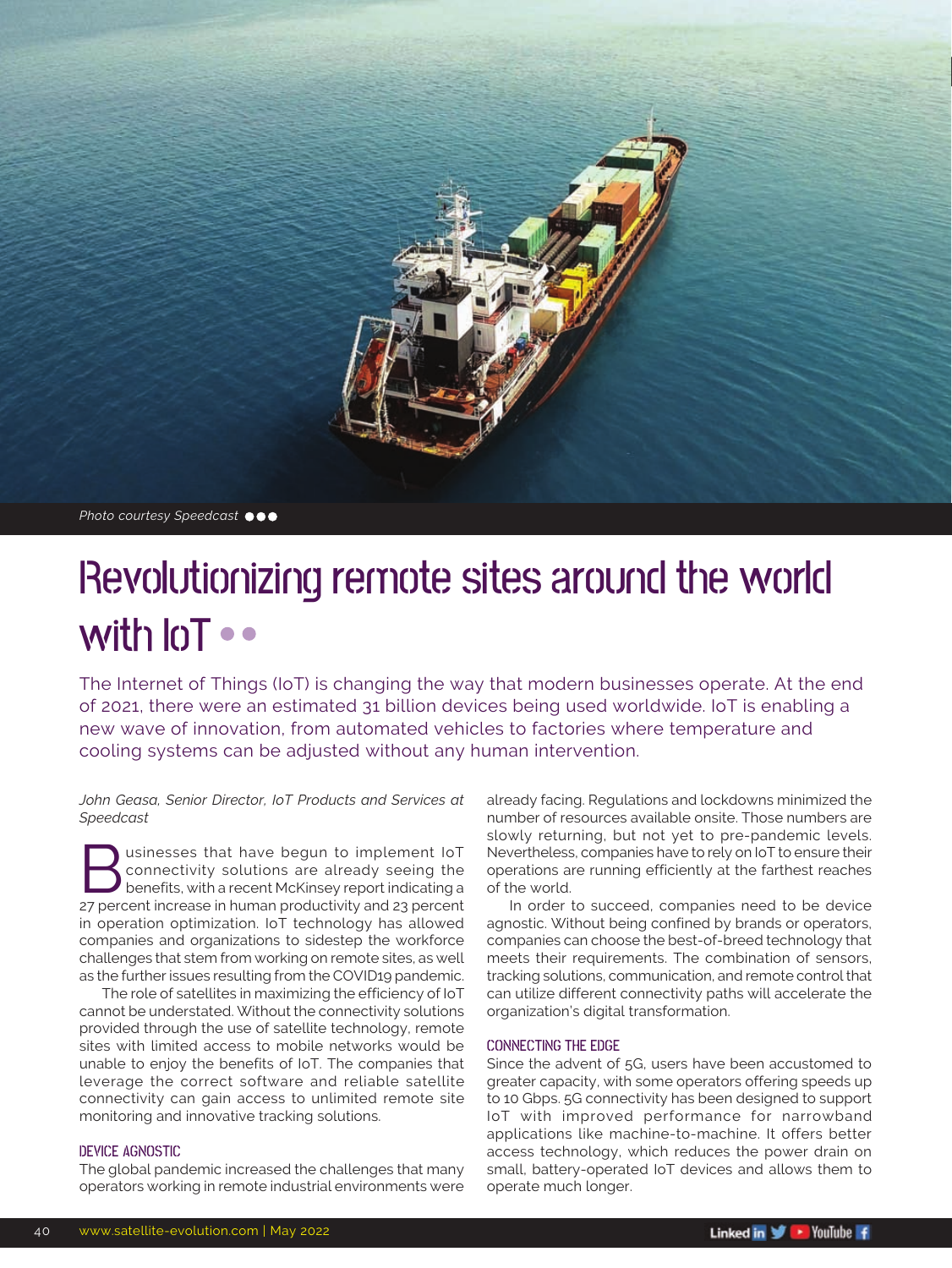### #Speedcast #IoT #RemoteSites



*John Geasa, Senior Director, IoT Products and Services at Speedcast*

However, when an asset is off-the-grid with no cellular coverage, 5G is no longer an option. Organizations will need to rely on other technologies. Satellites are essential in order to fill this void, and in recent years satellite technology advancements have played a key role in maintaining productive and stable operations. Medium and Low Earth Orbit (MEO and LEO) constellations have changed the landscape, enabling many devices to stay connected despite the operational sites being in hard-toreach areas or at sea. LEO satellites occupy the lowest latitude, operating between 800 and 1,600 kilometers above the surface. By operating at such low proximity, LEO satellites offer a delay of just 0.05 seconds, making them ideal for use-cases where real-time connectivity is essential, such as video conferencing and remote operation applications.

To ensure critical applications are connected, organizations can look to implement software that manages transitions between 5G and LEO satellites, enabling always-on connectivity no matter the location. Software-defined Wide Area Network (SD-WAN) technologies allow users to tailor the networks to their respective industries. Once 4G and 5G networks become available the most cost-effective option will be automatically chosen, with the software switching back to the always-on satellite connection should there be any network disruption.

With increased efficiency and performance, businesses that can utilize IoT technology with the most effective communication technologies can expect greater profitability.

#### ADVANCED CAPABILITIES SAVING LIVES

Some of the greatest demand for IoT technology comes from security applications - for workers and equipment alike. Greater performance levels will come from a workforce who knows they are protected and safe whilst on site. Connected vehicle and asset tracking systems are being incorporated throughout remote sites to increase safety and security for personnel as they move around and allow for them to quickly call for help in an emergency or warn of a threat. The use of satellites plays a key role in

protecting the workforce and their equipment: LEO satellites enable a tracking system that alerts operators should any assets deviate from their assigned routes, whilst geofencing technology can trigger an alarm should equipment be taken from its authorized zone.

Traditional security measures are also being enhanced using telecommunication systems integration elements, such as intrusion detection, Closed-circuit television (CCTV), and access control, to protect workers and restricted areas onsite. Wi-Fi availability and Internet Protocol television (IPTV) allow operators to communicate with other employees or sites seamlessly, ensuring reliable lines of communication for operations no matter how remote the location.

The safety of staff on site is also improved using wireless technology. Autonomous vehicles navigate using signals from beacons that can provide accuracy as close as a centimeter. Devices can automatically detect these, and vehicles can be quickly stopped should someone come too close. For mineworkers, hazard sensors for oxygen and carbon dioxide levels are automatically monitored throughout an underground area with these innovative IoT devices, drastically reducing the risk of injury or hospitalization.

In addition to improved safety at sea or on remote sites, engineers and operators can use network-optimized video streaming solutions to collaborate and continue doing their jobs, without needing to travel to the field. Tasks that may have taken days to resolve will be executed within minutes, drastically reducing downtime. This also reduces costs for operators, lessening the need for transportation and living expenses. Robotic and Artificial Intelligence technology now allows companies to train the local workforce to do the work and provide them with "hands-on" live support without additional resources onsite, which was especially helpful when stringent travel restrictions and safety regulations were being enforced. Remote applications will even allow personnel to manage complex industrial machinery from alternative locations as next-generation technology comes to the fore.

#### A PROACTIVE APPROACH TO FUTURE-PROOFING

Technology continues to change and adapt at an everincreasing rate. IoT technologies that are considered stateof-the-art today can quickly become outdated, and businesses may find themselves implementing newer, expensive solutions to make sure they're able to maximize production in remote sites. This newer technology may also become obsolete should future developments in technology not be predicted and incorporated into operations.

Companies can combat such obsolescence by futureproofing the devices they use in their operations, providing their workforce with reliable, up-to-date technologies that will ensure long-lasting performance alongside strong Return on Investment (ROI). Connected IoT devices allow for easier updates, and businesses who choose open infrastructure for their systems make it easier to upgrade their technology without having to rely on a single vendor. For technology in use at remote sites, the strong connectivity offered by satellites is enabling quicker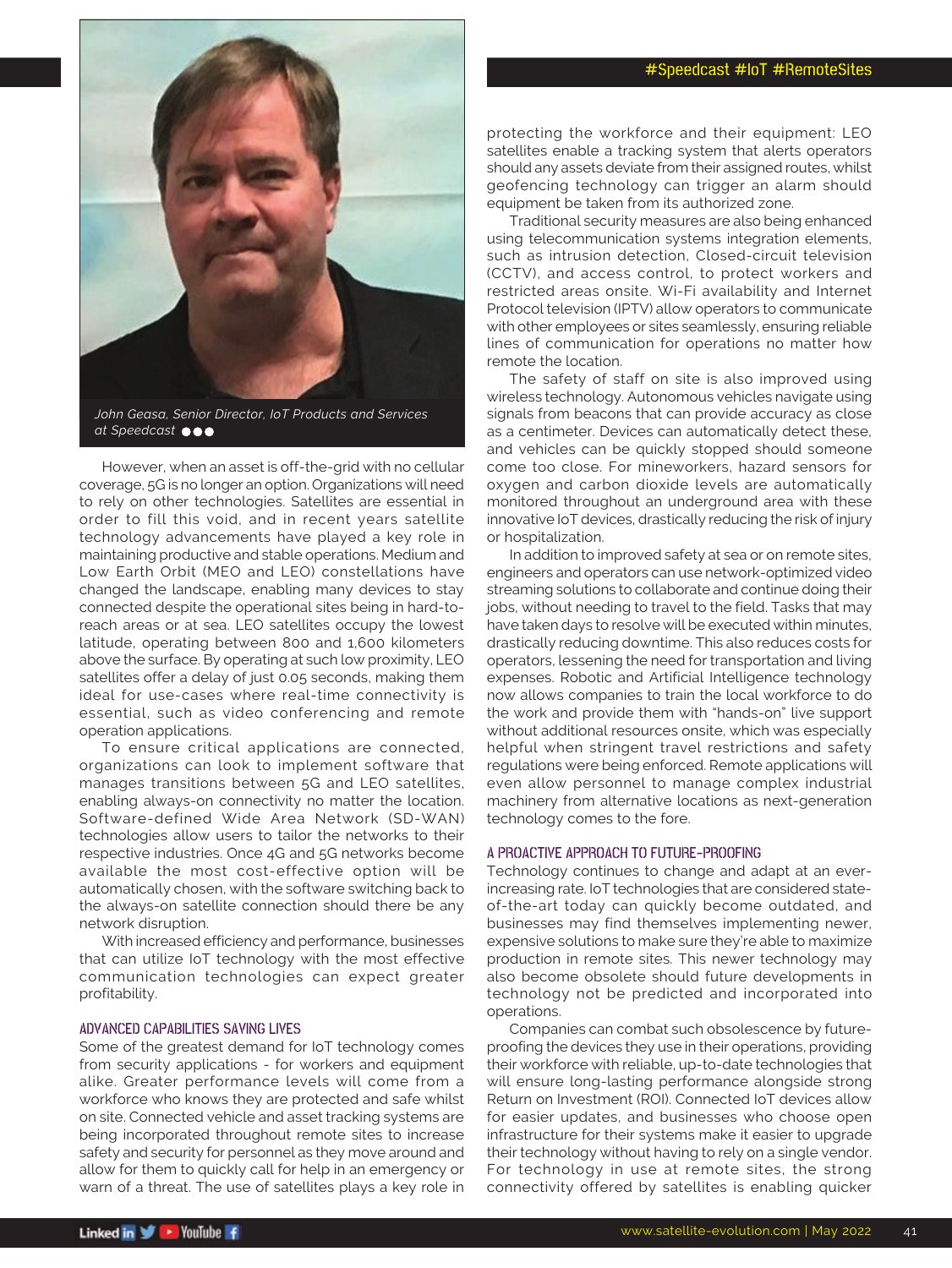updates, helping businesses maintain at the forefront of IoT technological advancements.

Taking a proactive approach to IoT technology is vital for success, and plans must be in place for the continual replacement of business infrastructure with newer, optimal technology before the current systems become outdated. By incorporating planned obsolescence into operations, the lifecycles of systems are greatly extended, and a high level of performance is consistently maintained. Futureproofing remains vital to avoid unplanned, expensive systematic changes, especially in remote areas where even traveling to such sites to replace anything can be costly and time-consuming.

#### OFFERING A DIGITIZED FUTURE

Businesses are only beginning to tap the potential of IoT to drive economic growth. Investment in digital technologies will only lead to further enhancements for the on and offshore sites that exist even in the most remote areas.

With the number of Industrial IoT connections across the globe predicted to reach more than US\$36 billion by 2025, operators who invest in the right solutions for their operations can look forward to a profitable future as IoT connectivity looks to continue revolutionizing all industries. To maximize the capabilities of such technology, satellites will remain vital to operations long into the future.